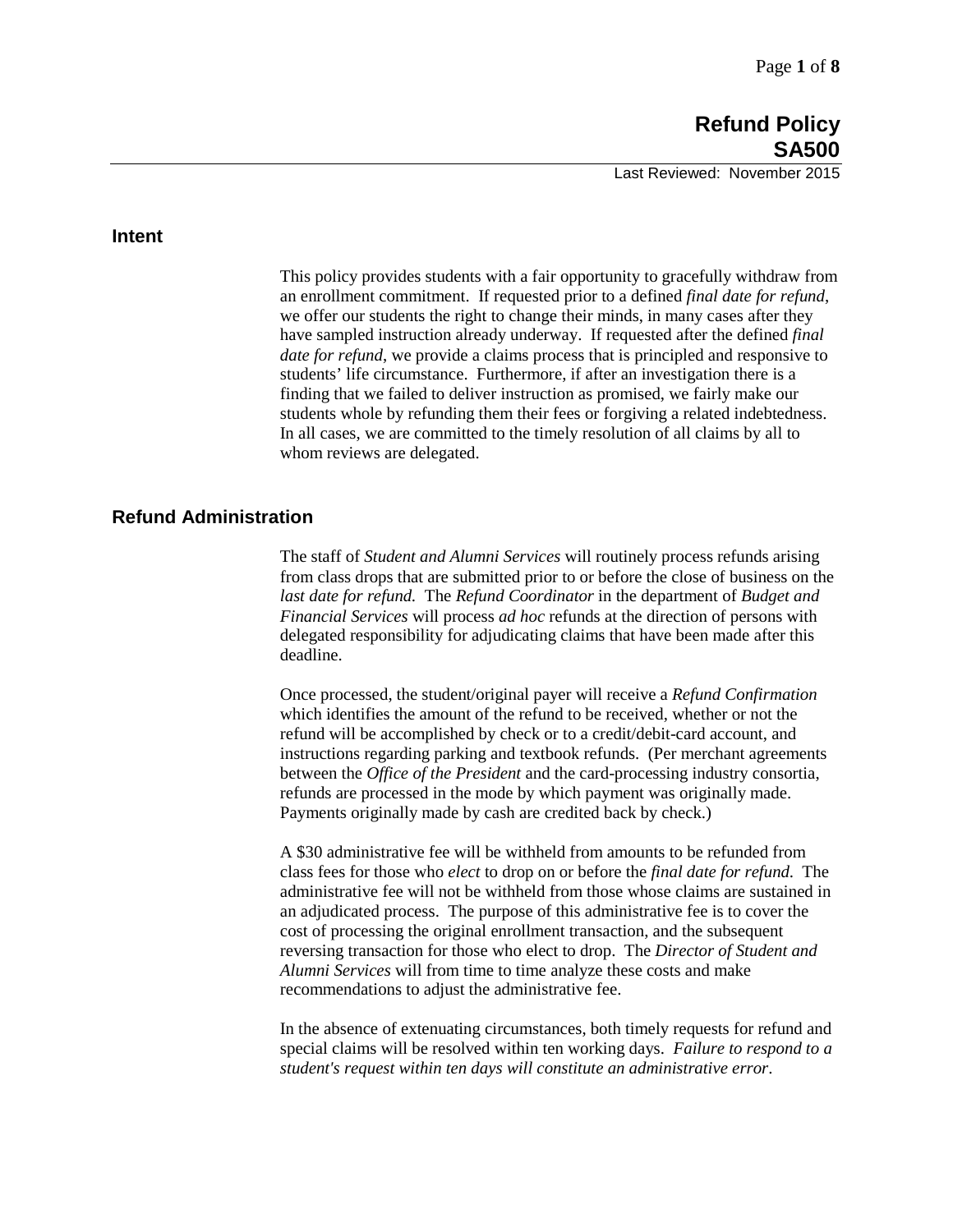#### **Audit, Oversight and Records Retention**

**Audit.** Staff of the department of *Budget and Financial Services* will conduct a daily spot-audit of refund transactions. All high-value transactions and up to 10% of all refund transactions of any type will be sampled and examined.

**Oversight.** *100%* of *all* day's refund transactions will be examined by personnel other than the Refund Coordinator to verify that the person with the proper authority has made the decision, that the amount to be processed is correct, and that in all cases requiring documentation (claims-based requests submitted after the final refund date) that the documentation is in evidence. Records and backup related to *refund transactions* will be retained for one year, then destroyed.

### **Notice of Refund Terms**

The specific terms of refund – whether or not fees or portions of fees are nonrefundable, the final refund date, and whether that date has already passed at the time of enrollment – will be disclosed to students *before* they commit to payment with a display of the content of the *receipts-comment* field. In addition to common sense and good business practice, this is a matter of compliance with payment card industry merchant agreements: terms and conditions of enrollment and refund must be presented *before* a cardholder completes his or her payment transaction.

### **Guideline for defining Final Refund Dates**

The *Final Refund Date* defined by the Program Representative will establish the deadline by which a student must request a refund if it is to be processed as an entitlement. (Students may make claims after this deadline, but each will require adjudication.) The following guideline ensures that students in most cases are afforded an opportunity to assess their enrollment commitment based on some classroom experience. To ensure class records are configured as intended, Program Directors/CEs after planning deadlines will be provided with a report that identifies configurations that do not conform to the following standard:

> For **regular** format courses meeting 9 or more times, the final refund deadline is configured such that requests must be made before the class meets for the third time, which is the close of business on the date of the 3rd evening class meeting. For **regular format** courses meeting 6 to 8 meetings, the final refund date will be the 2<sup>nd</sup> class meeting.

For **limited format** courses with fewer than six meetings, the final refund date will be the day of the first class meeting.

For courses of **one day**, **short course**, and **independent study**  formats, and for **Events** or **Conferences**, the final refund date will be the business day *before* the first (or only) class meeting.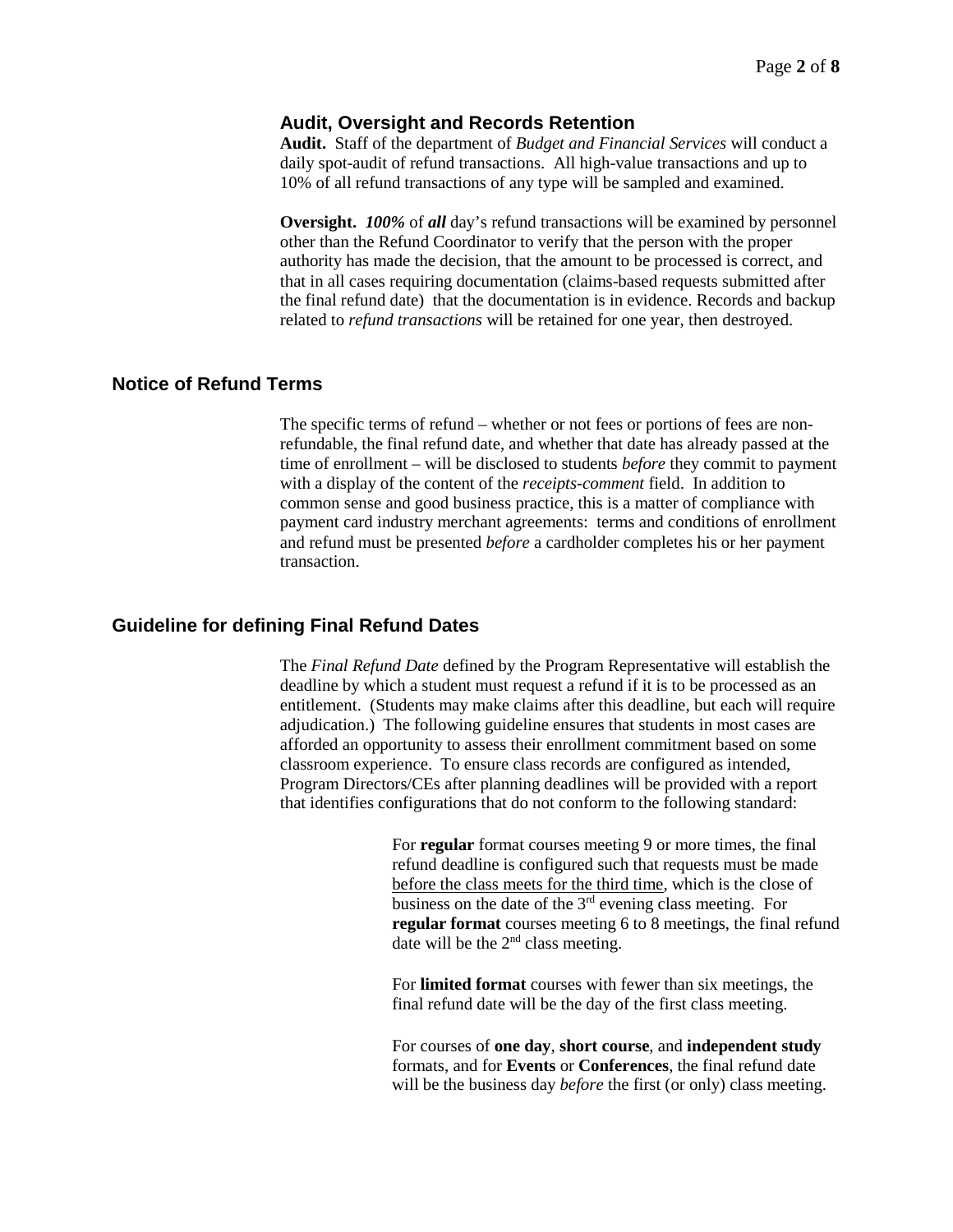For courses with a **distance learning** format, the final refund date will be the  $4<sup>th</sup>$  business day after the course begins.

Final refund dates for **travel programs** will be determined by CEs, and relate to other program milestones such as dates relating to travel and lodging commitments.

*Start time* of classes meeting in the **daytime** will be taken into consideration. For classes scheduled to begin before 3 p.m., the final refund date will fall back by one business day. So, for example, a regular format course meeting twelve weeks on Wednesdays at 9 am will have a final refund date of the *Tuesday preceding the third class meeting*.

To conform with UCLA regular session's terms and conditions of enrollment, final refund dates for **Concurrent** sections will fall on the Friday of the second full week of UCLA's regular session instruction.

The *final refund date* for a **bundled program** will be the last business day before the start of instruction.

Program Departments may define a service charge to reflect unrecoverable direct *per capita* costs expended on behalf of enrollees, such as un-refundable thirdparty rentals, that exceed the \$30 dollar administrative costs typically withheld.

# **Financial Aid Exceptions/Exemptions**

As required by federal law, students who are recipients of a Pell Grant or Stafford Loan, and who withdraw before the mid-point of the quarter, will be entitled to a partial refund which is returned directly to the institutional grant fund or to the lending institution. The amount to be refunded in such special cases will be determined by the Financial Aid manager or his/her department director.

#### **Student Claims for Exception to the Policy**

To ensure consistency in the claims process, brochures, catalogs and personnel in all departments *except* the *American Language Center* will refer students seeking a refund to the *Department of Budget and Financial Services/Refund Coordinator*. (ALC handles its students' claims due to the language facility of its staff.) Claims that have been misdirected to program department personnel will be redirected to the *Refund Coordinator*. The refund coordinator is responsible for coordinating the petition process by categorizing claims, by making referrals to the appropriate decision-making authority, and under certain circumstances for recommending decisions, as follows: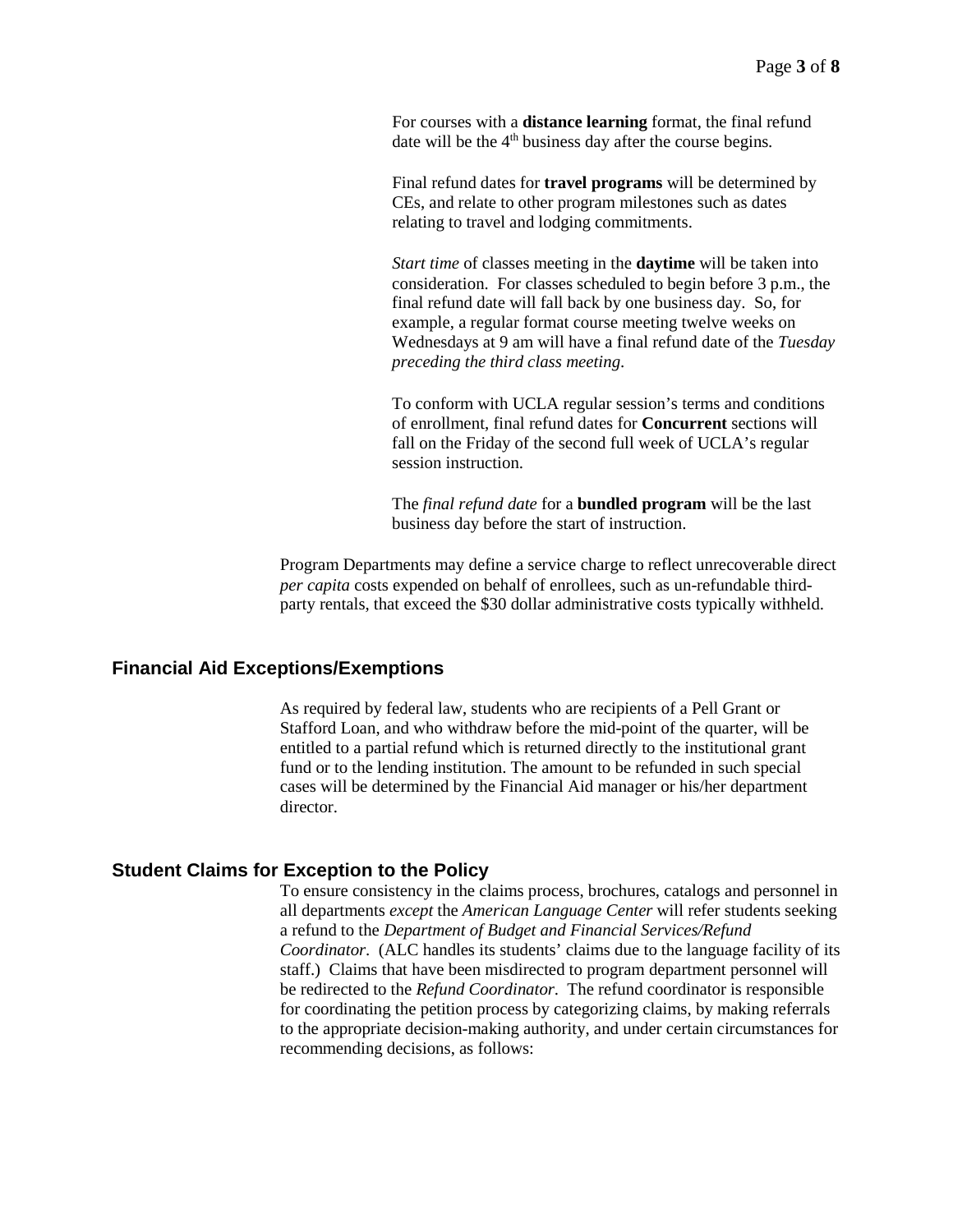| Claim Type                                                                                                                                                              | Action                                                                                                                                                                                                                                                                                                                                                                                                                                                                                       |
|-------------------------------------------------------------------------------------------------------------------------------------------------------------------------|----------------------------------------------------------------------------------------------------------------------------------------------------------------------------------------------------------------------------------------------------------------------------------------------------------------------------------------------------------------------------------------------------------------------------------------------------------------------------------------------|
| A. Student claims unforeseeable life<br>circumstance making continuing enrollment<br>impossible                                                                         | Claim is managed by Refund Coordinator in<br><b>Budget and Financial Services. Decisions are</b><br>subject to the review and endorsement of<br>his/her immediate supervisor. If the pending<br>decision is anticipated to be favorable toward<br>the claimant for a value at or above \$3,000, the<br>claim and supporting documentation will be<br>reviewed by the Director of Budget and<br>Financial Services and the Program<br>Department Director before a decision is made<br>final. |
| B. Student claims failure to deliver instruction<br>as promised.                                                                                                        | Claim is referred to Program Director/CE. If<br>the pending decision is anticipated to be<br>favorable toward the claimant for a value at or<br>above \$3,000, the claim and supporting<br>documentation as well as planned corrective<br>action (if any) will be reviewed with the<br>Program Department Director before the<br>decision is made final.                                                                                                                                     |
| C. Student is an ESL student in the American<br>Language Center, and claims either failure to<br>deliver instruction as promised or<br>unforeseeable life circumstance. | Claim is managed by American Language<br>Center staff.                                                                                                                                                                                                                                                                                                                                                                                                                                       |
| D. Student requests appeal of decision of CE.                                                                                                                           | Appeal is referred to Program Department<br>Director.                                                                                                                                                                                                                                                                                                                                                                                                                                        |
| E. Student requests appeal of decision of<br>Refund Coordinator.                                                                                                        | Appeal is referred to the Managing Cashier,<br>supervisor of the Refund Coordinator.                                                                                                                                                                                                                                                                                                                                                                                                         |
| F. ESL student requests appeal.                                                                                                                                         | Appeal is referred to Director of American<br>Language Center.                                                                                                                                                                                                                                                                                                                                                                                                                               |
| G. Student claims sexual harassment by<br>instructor or others in the class; or threatens<br>legal action for any reason.                                               | Claims of sexual harassment are referred to the<br>Director of Student and Alumni Services.<br>Claims with threat of lawsuit are referred to<br>the Associate Dean of Administration. See<br>more at policy <b>AA106</b> .                                                                                                                                                                                                                                                                   |

Claims regarding *changes in student's life circumstance*, when supported by substantiating evidence, will be decided in the student's favor when his or her claim reasonably meets all of the following tests:

• the students' circumstance is reasonably unforeseeable at the time of enrollment;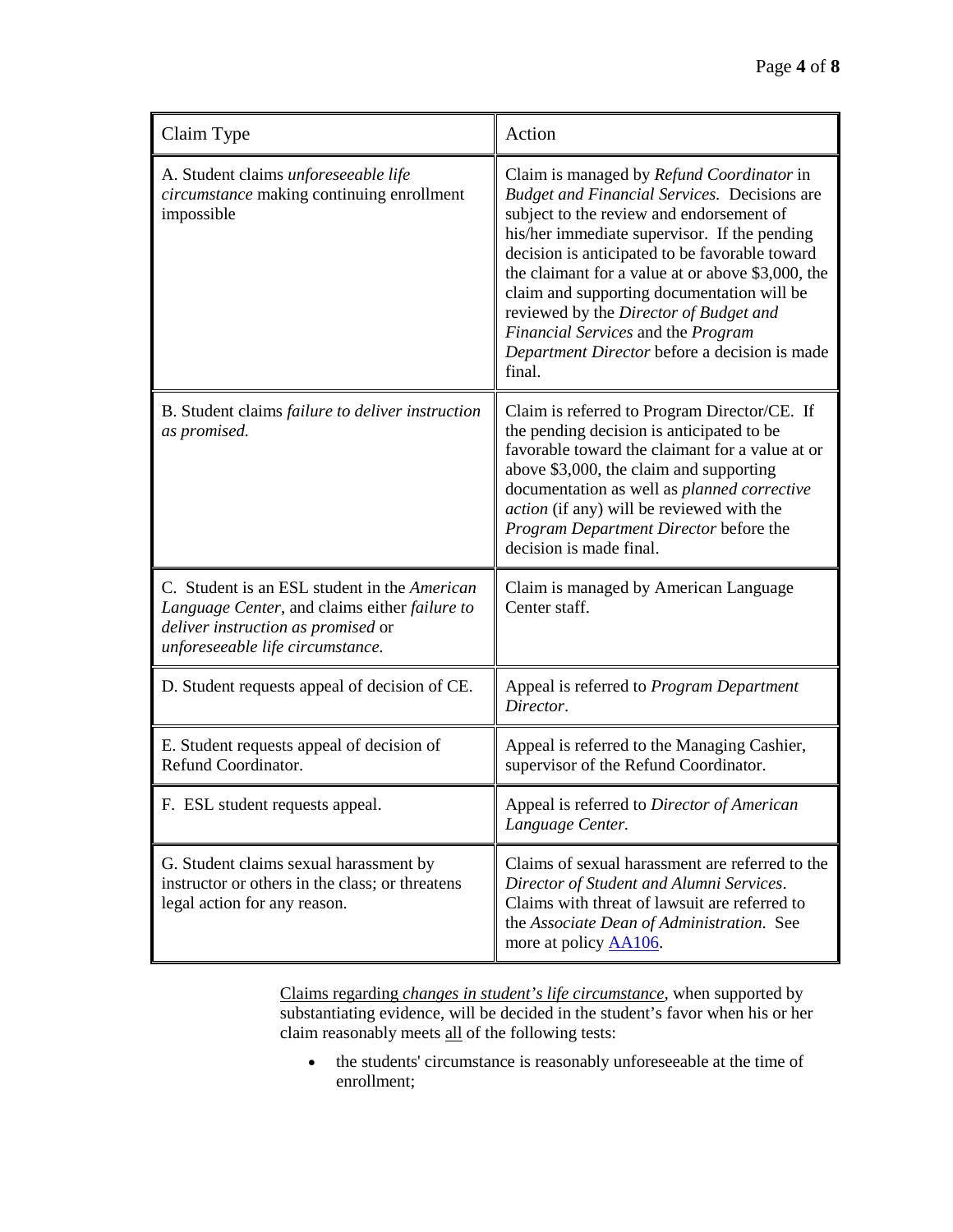- the decision to discontinue attendance is reasonably involuntary; and
- the circumstance underlying the claim is adequately documented.

Decisions of this type will be made in consideration of the documentation provided, a review of precedent regarding similar cases, and a contextual review of the University's *[Nondiscrimination Policy](https://www.uclaextension.edu/unexPolicies/Pages/default.aspx)*. Claims will be answered with either a written decision that identifies evidentiary shortcomings, or a *refund confirmation*. In cases where the cause is likely a chronic illness, the *Refund Coordinator* may elect to place a non-punitive hold on the student's record and request evidence of wellness or ability to re-engage instruction prior to restoration of the enrollment privilege. In cases where a response to a student's request is not possible within 10 days, a written acknowledgement of receipt and an estimate of the time it will take to complete the review will be provided.

Claims regarding *failure to deliver instruction* will be decided in the students' favor when any of the following tests are substantially met. The student must show more than dissatisfaction with the class or disagreement with the instructorin- charge – the student bears a burden of proof based on a preponderance of evidence that UCLA Extension failed to deliver instruction as promised.

- course or program administration has grievously failed, putting the student at an academic disadvantage;
- instructional performance is substandard;
- the material content has significantly deviated from the course description or syllabus.

Decisions of this type will be made following an investigation of students' claims using the *Guidelines for Investigations* expressed in the *[Policy on Student and](https://intracon.uclaextension.edu/policies/AA106.pdf)  [Instructor Grievance and Dispute Resolution](https://intracon.uclaextension.edu/policies/AA106.pdf)*. Claims will be answered with either a written decision that identifies evidentiary shortcomings, or a *refund confirmation*. In cases where a response is not possible within 10 days, an emailed acknowledgement of receipt and an estimate of the time it will take to complete an investigation will be provided.

Students whose claims are sustained will be withdrawn from the classes concerned. (Students may not claim a refund based on our failure to effectively deliver instruction and expect to enjoy the benefit of the award of credit and a grade or posting of CEU.) Students who claim circumstances of life that prohibit completion of one class will typically be withdrawn from all classes in the same academic term. (Students may not claim to be unable to complete one class for life circumstance, and expect the same life circumstance will not affect their ability to complete other classes underway.)

## **Remedial Guidelines**

**Credit-Bearing Classes**. The appropriate relief for either involuntary inability to continue a credit-bearing class, or for a service fault in the delivery of that class, is academic withdrawal and the *full refund* of fees that have been paid, or the forgiveness of debt the student incurred, or a posting of a credit balance to a student's account. This is because the expected outcome of the educational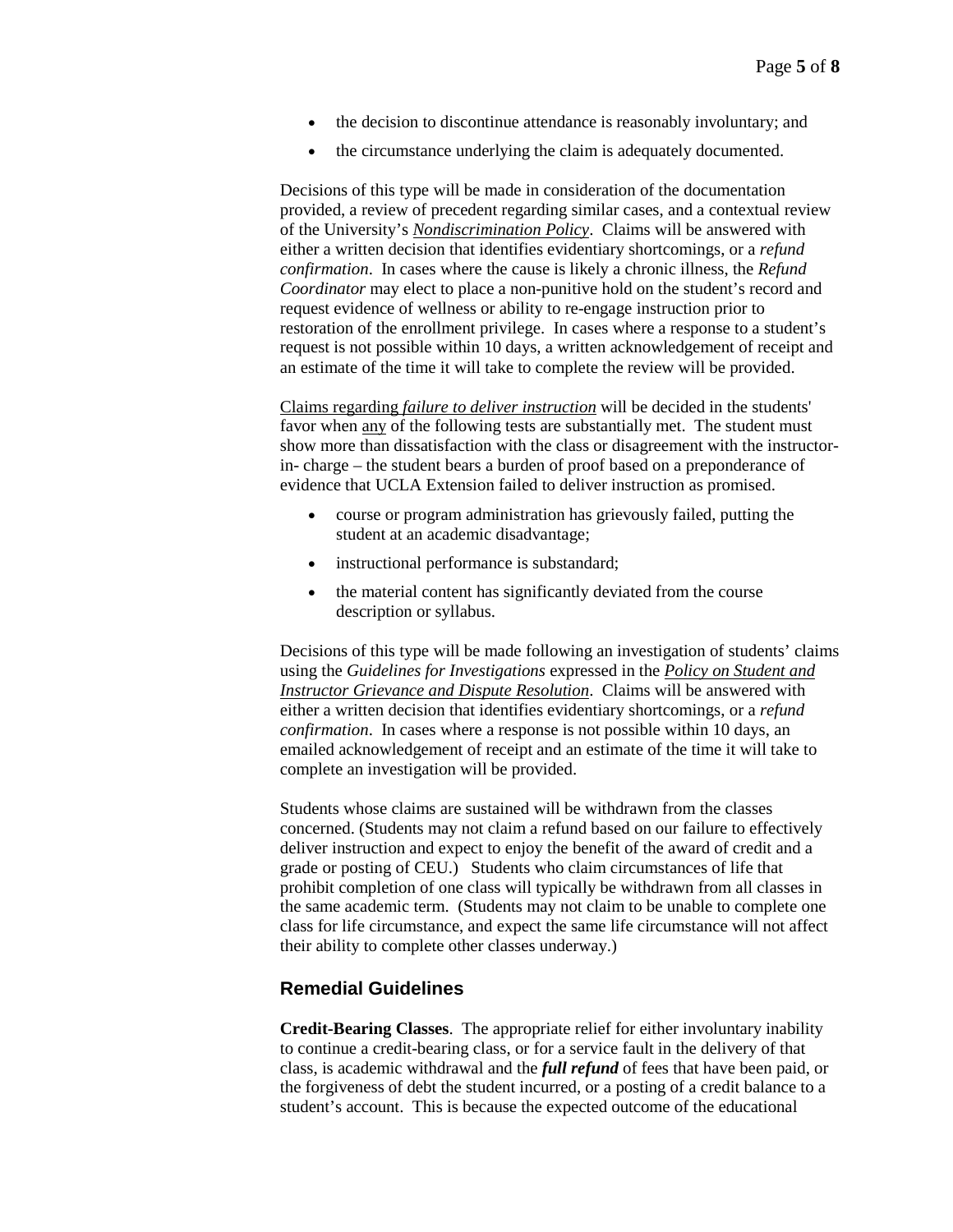service contract is the opportunity for the award of credit, the posting of a grade, and in some cases advancement toward the award of an academic testimonial, none of which can occur through no fault of the student.

**Non-Credit Bearing Classes**. The appropriate relief for either involuntary inability to continue a non-credit or CEU-bearing class, or for a service fault in the delivery of that class, is academic withdrawal, and the *partial refund* of fees paid or the partial forgiveness of debt incurred *for the portion of instruction not consumed,* or a posting of a credit balance to a student's account. This is because the expected outcome of the educational service contract is the progressive consumption and enjoyment of the instruction for its intrinsic value.

**Bundled Classes and Long-Term Class Programs.** The appropriate relief for students who meet the decision criteria for *student life circumstance* with bundled class programs (such as fully prepaid certificate curricula) or for class sections that transcend more than one quarter, is academic withdrawal from all related classes, the *partial refund* of fees paid or the partial forgiveness of debt incurred for the portion of instruction not consumed, *and* a guarantee of placement or readmission at the point of interruption in a future quarter contingent on payment of partial fees based on then- current rates. If the student's claim is for a circumstance that has no foreseeable cure, or UCLA Extension decides to discontinue the program, the student becomes entitled to a *full refund*.

# **One-Time Discount Codes**

In cases where Program Directors/CEs do not accept a student's claim that instruction was not delivered as promised, as a token of customer service they may nevertheless offer a One-Time Discount Code that will redeem like a *Gift Certificate*. The code can be redeemed up to its face value toward enrollment in classes offered in the future. They are offered without acknowledging fault. They may only redeem toward classes within the program domain and matching cost-center of the authorizing CE, and cannot convert to a cash refund.

# **Appeals**

All decisions refuting a student's claim will include a statement regarding appellate authority and process:

> "You have the right to appeal this decision within ten business days. Appeals may either be based on a procedural or administrative error, or presentation of new supporting evidence not available to you at the time your original claim was made. If you wish to appeal, please write to the [*Director of Budget and Financial Services/ Program Department Director*], room \_\_\_\_, at the above address."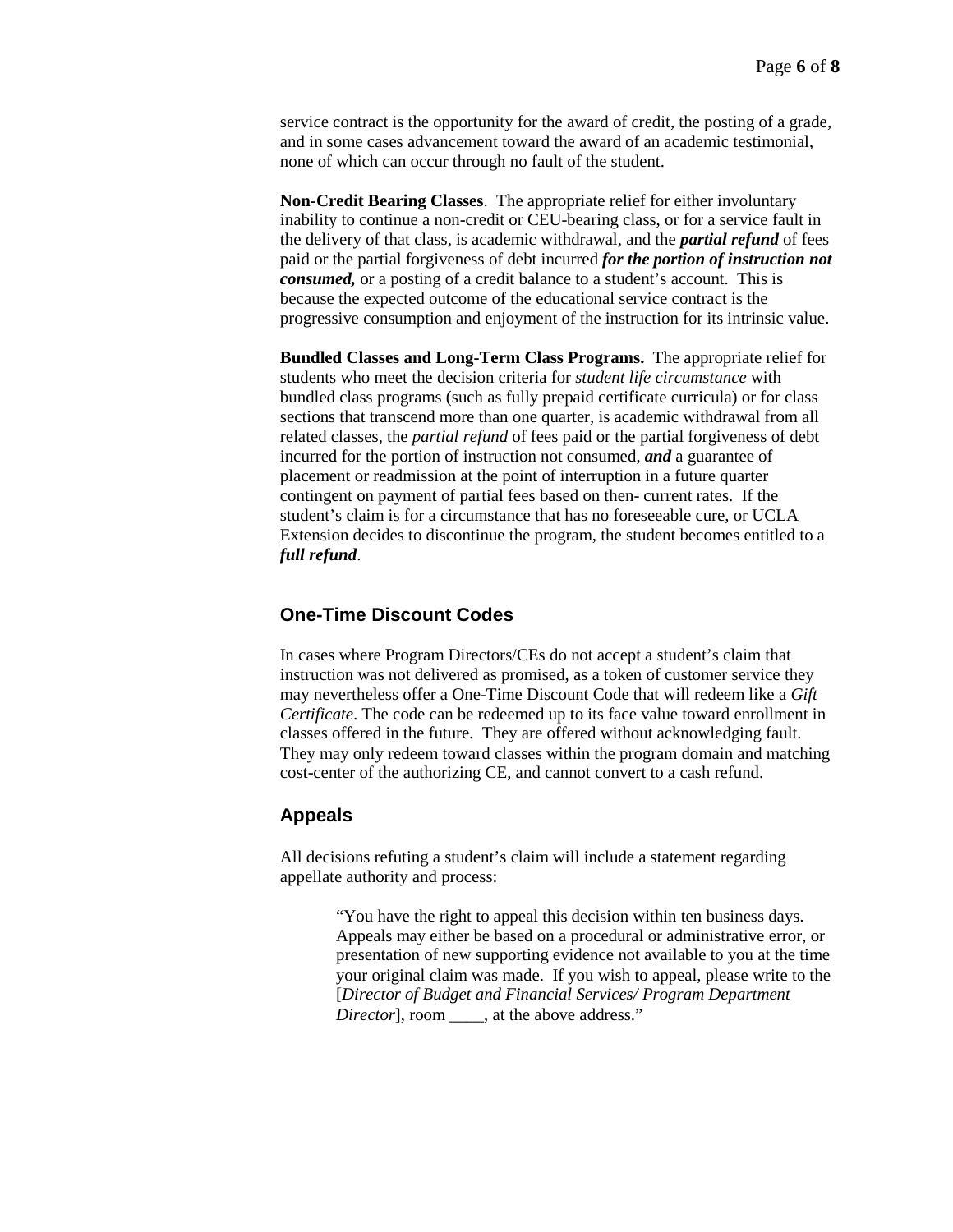#### **Student Accounting**

Amounts due to students arising from refund transactions can be posted to students' accounts as a credit balance that may be employed as a form of fee payment in subsequent enrollment transactions. Residual amounts held on account for 180 days will be returned to student-payers.

### **Failure to Accept Terms and Conditions of Enrollment**

Terms and conditions of enrollment are presented as the *General Information* section of the print catalog, and the *Student Resources* section of the institutional website. The *Director of Student and Alumni Services* has the authority to determine if a student does not comprehend or refuses to accept terms and conditions of enrollment. For example, a refusal to provide supporting documentation for an exceptional refund claim and to demand the refund even so is evidence of a refusal to accept terms and conditions of enrollment. Such refusal is cause for non-punitive but indefinite suspension of the enrollment privilege. The privilege will be restored upon acceptance of Extension's terms.

# **Cancelation of Classes**

Ample notice will be provided to prospective students that UCLA Extension reserves the right to cancel or discontinue classes. Extension has an obligation to inform students of such actions. In the event a class should be canceled before its first or only meeting, the program representative will invoke a workflow that will assure that each student is contacted to inform them of the cancellation.

# **Public Notice**

Public notice of the refund policy will be provided in the General Information of the printed catalog, brochures, and in the *Student Resource* section of the website, *as follows*:

> Refund requests will be accepted through the close of business on the final refund date, *which is printed on your payment receipt.* If you are eligible for a refund:

- Visit **uclaextension.edu**, click on *My Extension*, and select *Request a Refund*
- Phone: (310) 825-9971
- Email: [refunds@uclaextension.edu](mailto:refunds@uclaextension.edu)
- Mail: Westwood Registration Office, UCLA Extension, P.O. Box 24901, Los Angeles, CA 90024-0901

Mailed requests will be considered on time if the envelope is postmarked on or before the final refund date. Certificate candidacy and miscellaneous application fees are not refundable.